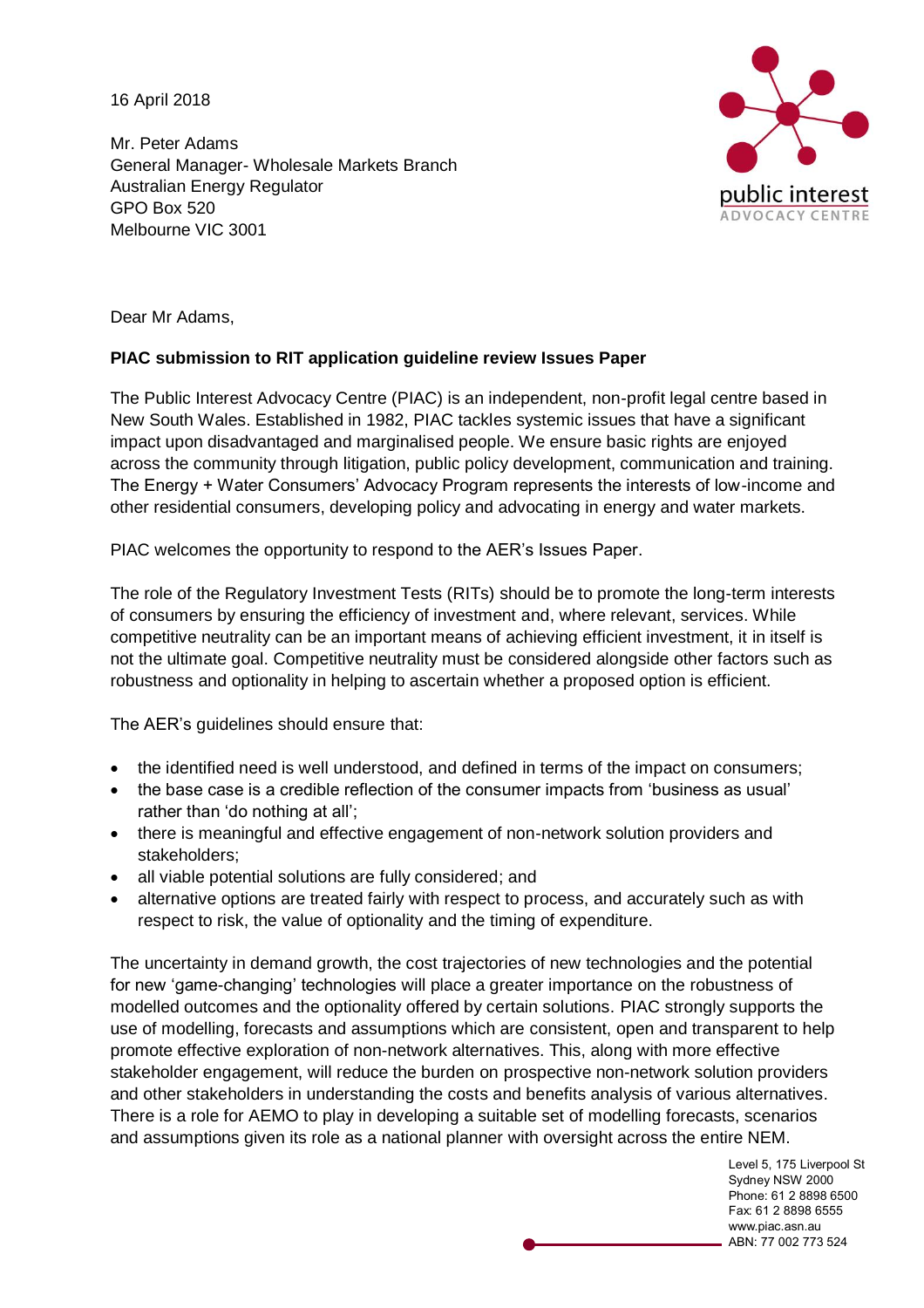#### **Continued engagement**

PIAC is undertaking further research and analysis of Regulatory Investment Tests and broader related matters, and would welcome the opportunity to meet with the AER to discuss these issues in more depth in the course of this review.

Yours sincerely,

#### **Miyuru Ediriweera**

Senior Policy Officer, Energy and Water Public Interest Advocacy Centre

Direct phone: +61 2 8898 6525 E-mail: mediriweera@piac.asn.au

#### **Craig Memery**

Policy Team Leader, Energy and Water Public Interest Advocacy Centre

| Direct phone: | +61 2 8898 6522     |
|---------------|---------------------|
| E-mail:       | cmemery@piac.asn.au |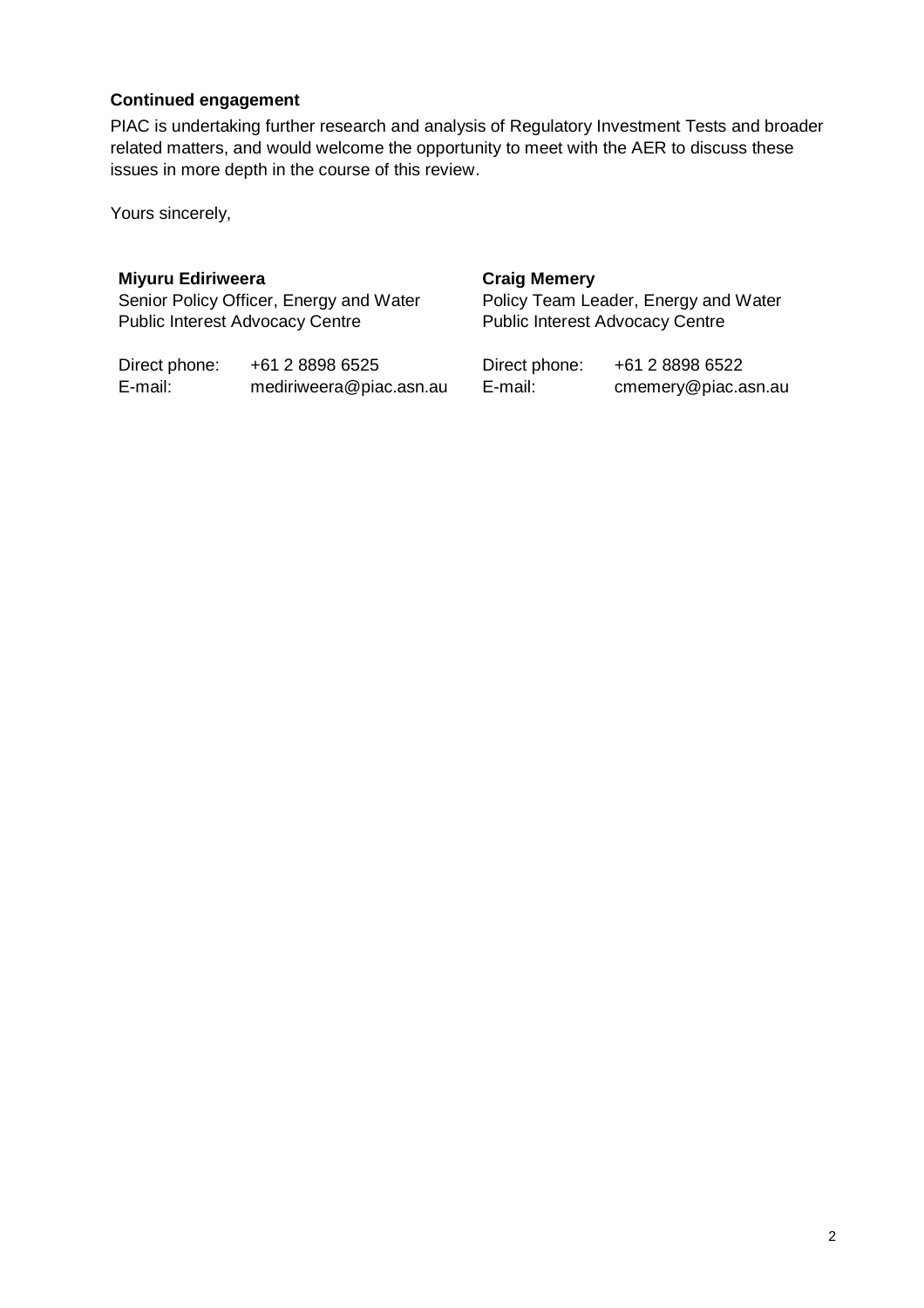# **Attachment: Responses to consultation questions**

# **Question 1: Do you agree that the RITs promote the long-term interests of consumers by promoting competitive neutrality and investment efficiency? Are there any other factors we should consider?**

The role of the RITs should be to promote the long-term interests of consumers by ensuring the efficiency of investment in delivering energy services. They do this in tandem with other obligations and mechanisms within the Rules such as network businesses' Annual Planning Reports, AEMO's role in overseeing network planning and the AER's ex post review in a revenue determination.

Competitive neutrality can be an important means of achieving efficient investment but it is one of a number of sometimes conflicting goals. Given the current uncertainty in demand growth, the cost trajectories of existing technologies (including Stand Alone Power Supplies) and the potential for 'game-changing' development and uptake of technologies such as batteries and electric vehicles, the robustness of modelled outcomes and the optionality offered by certain solutions will have greater importance.

In this environment, competitive neutrality must be considered alongside other factors such as technological neutrality, robustness and optionality in helping to ascertain whether a proposed option is efficient.

#### **Question 2: Do you agree that a RIT assessment is not required where the external financial contribution results in the project falling below the cost threshold?**

Agree. The cost thresholds for RITs should be for the costs which are to be recovered from electricity consumers through regulated services (i.e.: prescribed and negotiated transmission services or direct control and negotiated distribution services).

#### **Question 3: How do you think we should amend the RIT application guidelines to better facilitate consumer engagement throughout the RIT application process?**

PIAC generally supports increased direct consumer engagement by network businesses such as through well-informed, deliberative processes. However, it is unclear how reasonable it is to expect direct engagement of general consumers in a RIT. Instead, consumer engagement in a RIT is better targeted at consumer representatives. There is an important distinction between directly engaging with end-use consumers and with consumer representatives in terms of the level of information and mode of engagement required.

Consumer representatives can provide insight on various consumer matters such as willingness to pay and, especially in the context of contingent projects raised by the  $\mathsf{CCP}^1$ , provide continuity between the revenue determination process and the RIT process.

This is not to say that networks should not engage with local communities affected by a proposed solution, nor prevent or discourage networks to engage directly with end-use consumers in a balanced way where there is benefit in doing so.

**Question 4: What specific guidance would help distribution businesses better use their non-network options reports and non-network screening requirements to engage with non-network service providers? Are there specific ways we should complement this** 

<sup>1</sup> Consumer Challenge Panel, *Contingent Projects and Consumer Interest*, 17 October 2017.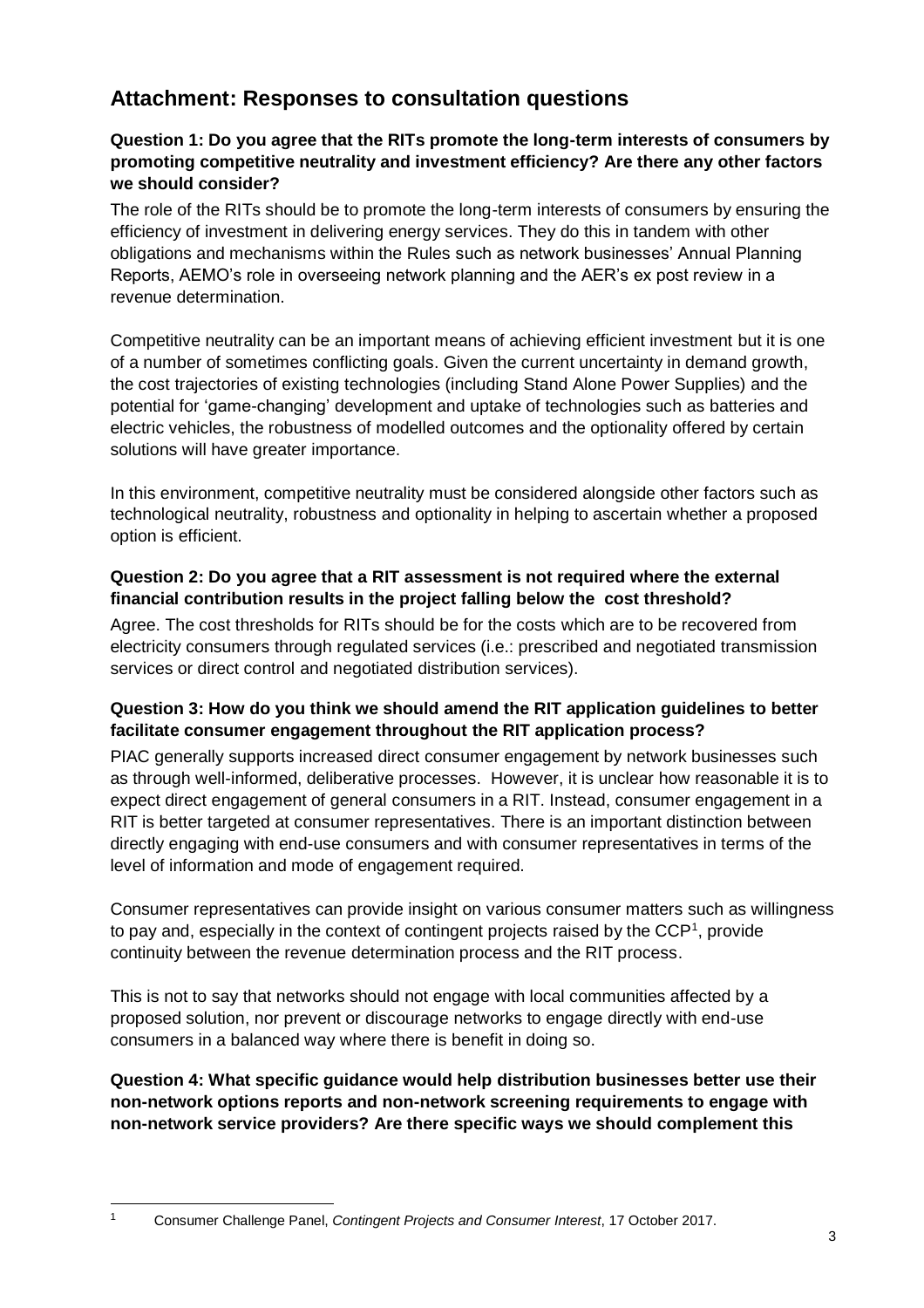#### **guidance with greater oversight over distribution business' non-network engagement activities?**

PIAC strongly supports the use of non-network options, noting that in many instances they can be more efficient than network solutions particularly in cases with significant levels of uncertainty around the time or scale of events.

PIAC agrees with the AER's observation that there has been "inconsistent levels of non-network engagement and information in reports", and supports providing greater guidance to network businesses to address this.<sup>2</sup> In addition to the use of demand response programs, there are opportunities to use Stand-Alone Power Systems (SAPS) especially in remote and fringe of grid areas. In many cases, SAPS are already a cost-effective alternative for providing network services compared with additional investment at the fringe of the grid. As costs reduce, SAPS will become an efficient alternative to network investment in more cases. PIAC acknowledges that there are currently various barriers to the use of SAPS for this purpose,<sup>3</sup> however there are a number of current reform processes that seek to address this. Therefore, PIAC recommends the AER include explicit guidance on the consideration of SAPS as a non-network alternative.

PIAC also notes anecdotal evidence that the technical nature of the information and the high degree of financial certainty expected by some network businesses may prevent non-network providers being able to scrutinise and offer alternative options.

Further, PIAC contends that more guidance should be given regarding screening for nonnetwork options for a RIT-T. Due to the typically larger size of transmission compared to distribution investments, there could be significant consumer benefit in finding, promoting and implementing non-network solutions to defer or meet augmentation of the transmission network. PIAC recommends providing greater direction for TNSPs in screening for non-network options in a RIT-T.

With the recent rule change extending RIT-D and RIT-Ts to also cover replacement expenditure, PIAC considers there is opportunity to include specific guidance relating to the screening for non-network solutions for replacement expenditure. This should reflect the fact that the drivers behind replacement expenditure are often different to augmentation expenditure and that the necessary characteristics of a non-network solution may also differ.

**Question 5: Do you agree that the RIT–T process accommodates the consultation required for proponents to effectively test the market, but would benefit from guidance to better align information provided in the project specification consultation report with that provided in the non- network options report under the RIT–D? Alternatively, would it be preferable to request a rule change for non-network consultation under the RIT–T to more closely mirror what the NER require for the RIT–D?**

As noted above in response for Question 4, PIAC supports greater guidance for network businesses in screening for non-network options and in particular for transmission businesses in conducting a RIT-T.

There may be merit in aligning the requirements for screening for non-network options between the RIT-D and RIT-T. However, this decision must consider:

 $\overline{2}$ AER, Issues Paper - Review of the application guidelines for the regulatory investment tests, February 2018, 26.

 $3 \qquad$  Some of the barriers are outlined in AEMC. Final Determination – Alternatives to grid-supplied network services, 2017.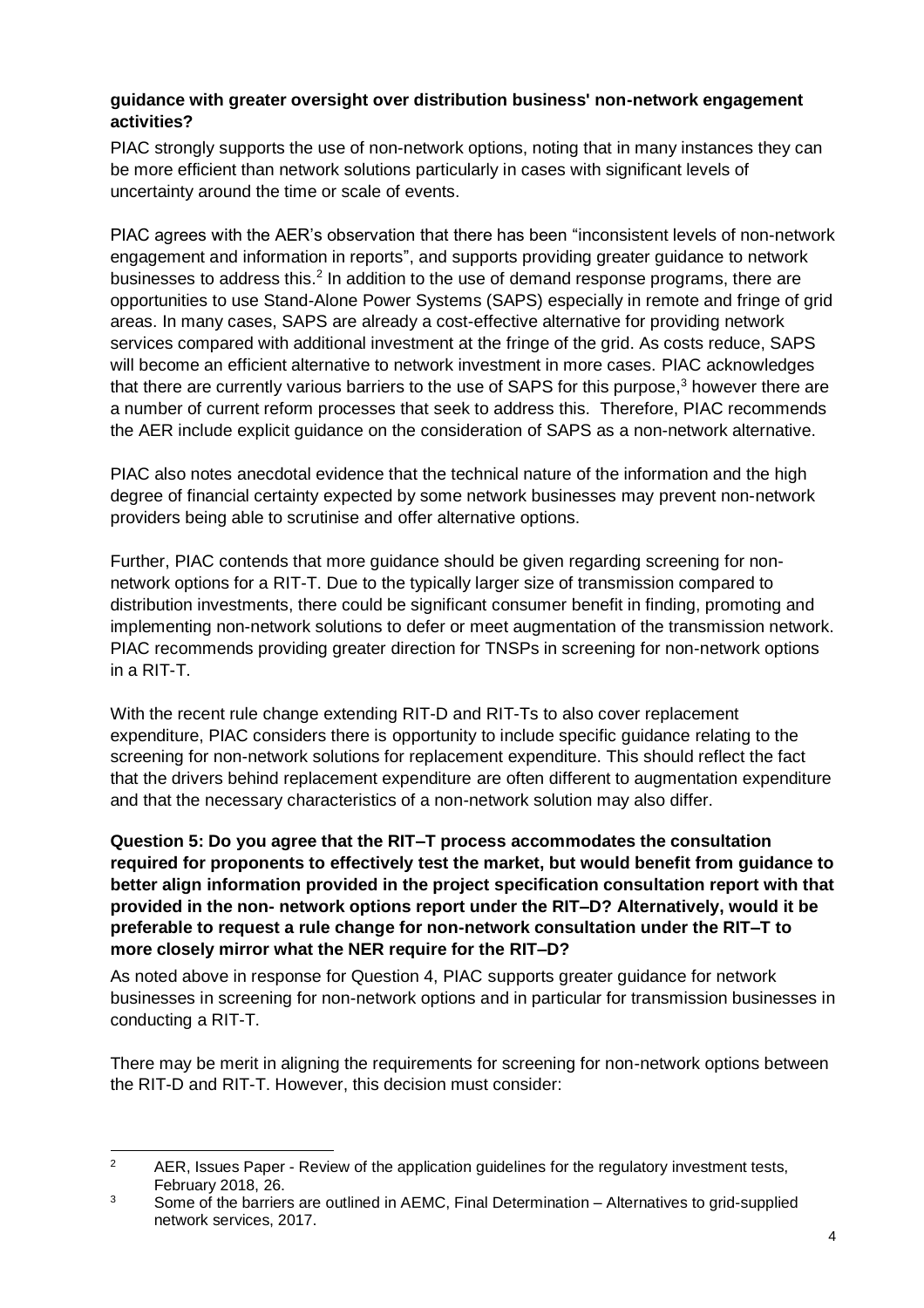- the effectiveness of the existing arrangements how effective has the processes in the RIT-D been in identifying and selecting options in a timely and efficient manner; and
- whether the current arrangements for distribution businesses are appropriate for transmission businesses – the scope and scale of the non-network solutions required to address a transmission network need are likely different to a distribution network and a modified engagement and screening process may be appropriate.

# **Question 6: What additional guidance should the RIT application guidelines provide regarding the information network businesses should publish when they cancel RIT assessments?**

PIAC has formed no strong views on this, but would be pleased to discuss the matter further with the AER if feedback would be of value.

#### **Question 7: Do you agree with our proposed approach of providing further guidance on how RIT proponents should describe an identified need?**

Agree. Correctly and appropriately defining the identified need is very important for a RIT. PIAC agrees with the AER's concern with some proponents citing "network augmentation or replacement to assist a particular generation investment as an identified need to meet in itself, rather than as a means of meeting service standards or increasing the net economic benefit in the NEM."<sup>4</sup>

While we agree with the AER that the guideline should not be overly prescriptive, providing examples alone may be insufficient. Therefore, we recommend the AER also provide a set of principles which RIT proponents should follow in defining an identified need.

PIAC considers that an identified need must be defined in a way that is:

- in terms of the impact to customers tied more closely with the National Energy Objective, particularly considering the importance of accurate measures of Value of Customer Reliability;
- is cognizant of other potential needs in the network which may benefit from having a common or coordinated solution;
- agnostic to the type of potential solutions; and
- agnostic to the provider of potential solutions.

# **Question 8: Is there any specific guidance you would like us to provide in clarifying how RIT proponents should calculate option value, make forecasts and test different states of the world? Are there particular scenarios where a worked example would be helpful in providing this guidance?**

PIAC supports the AER's proposal to provide additional guidance to network businesses on conducting more robust scenario analysis, calculating option value and developing a more consistent approach to the forecasts used in modelling. As noted in our response to Question 1, the current uncertainty in demand growth, the cost trajectories of new technologies and the potential for new 'game-changing' technologies will place a greater importance on the robustness of modelled outcomes and the optionality offered by certain solutions.

The scenarios developed must also be conscious of the transformations and reforms currently underway in the NEM which will shape the cost-benefit analyses such as:

 $\overline{4}$ <sup>4</sup> AER, Issues Paper - Review of the application guidelines for the regulatory investment tests, 31.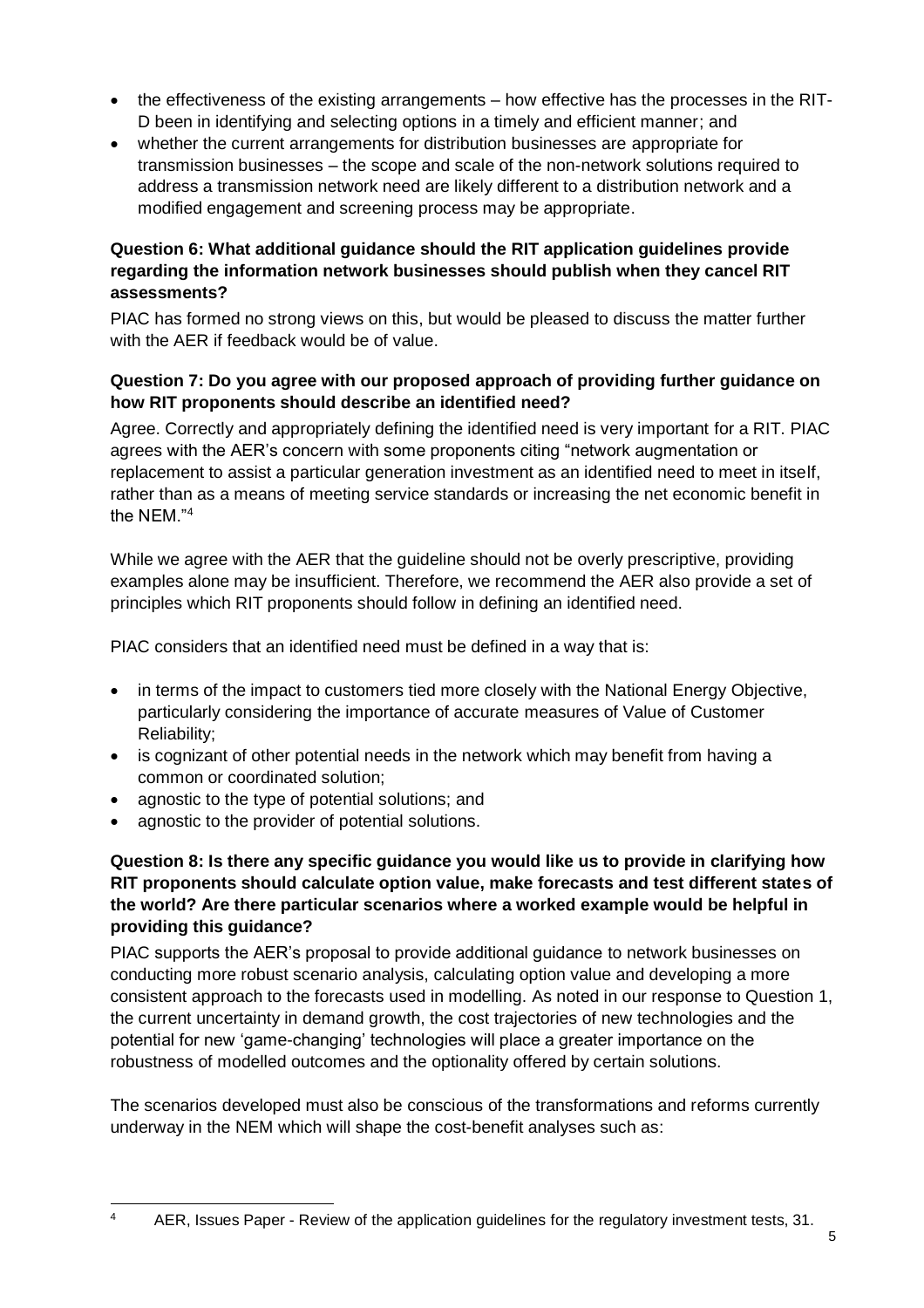- a greater anticipated use of cost-reflective network pricing including the ability to use locational peak demand rebates to address network constraints;
- markets and products which allow demand response to capture the multiple revenue streams available across the entire electricity supply chain from wholesale, ancillary services, network investment deferral and retail price arbitrage; and
- the availability of innovative retail and network products which allow consumers to effectively select their own price-reliability preferences.

In addition, PIAC strongly supports the use of modelling, forecasts and assumptions which are consistent (where possible) open and transparent. This will help promote effective stakeholder engagement on RITs, and screening of non-network solutions, as it will reduce the burden for prospective non-network solution providers and other stakeholders in understanding the costbenefit analysis of, and potential incentives for, various alternatives. This will be increasingly important with the greater number of RITs expected now that it has been expanded to cover replacement as well as augmentation expenditure.

There will sometimes be justification in using more bespoke modelling or assumptions. PIAC considers that on one hand, it should be incumbent on the network business to justify the need to deviate from commonly used scenarios or assumptions on a case by case basis; on the other, sensitivity analysis should be undertaken in a manner reflecting the magnitude, and potential consequence of, any degrees of uncertainty, and any requirement for consistency should not limit such analysis.

PIAC considers there is a role for AEMO in developing a suitable set of modelling forecasts, scenarios and assumptions given its role as a national planner with oversight across the entire NEM. This is also discussed in the response to Question 16.

# **Question 9: Would any guidance in addition to the areas listed in section 5.3 of this issues paper assist in the application of the RITs to repex projects? Is there particular guidance stakeholders would like to help understand how the RITs will apply to asset replacement programs?**

As noted in Daryl Biggar's analysis of TransGrid's modelling for Powering Sydney's Future, the definition of the base case is important to ensure that it is a credible reflection of the impact on consumers against which alterative options are compared in the RIT. This is important for all RIT projects but especially for replacement projects given that network businesses will soon begin the first RITs for replacement projects.

It is essential that it be defined more in terms of a 'business as usual' outcome rather than 'do nothing at all.' Otherwise, as Biggar notes, "the cost-benefit analysis becomes dominated by extremely large congestion costs later in the modelling period... [which is] not credible since some action would be taken to address them well before they reached astronomic levels." <sup>5</sup> Such skewed modelling is unlikely to result in an accurate assessment of the most efficient solution.

Additional guidance would be beneficial regarding the definition of replacement programs (as opposed to separate replacement or refurbishment projects) to help provide consistency between network businesses.

 $\overline{5}$ <sup>5</sup> Darryl Biggar, An assessment of the modelling conducted by TransGrid and Ausgrid for the "Powering Sydney's Future" program, May 2017, 2-3.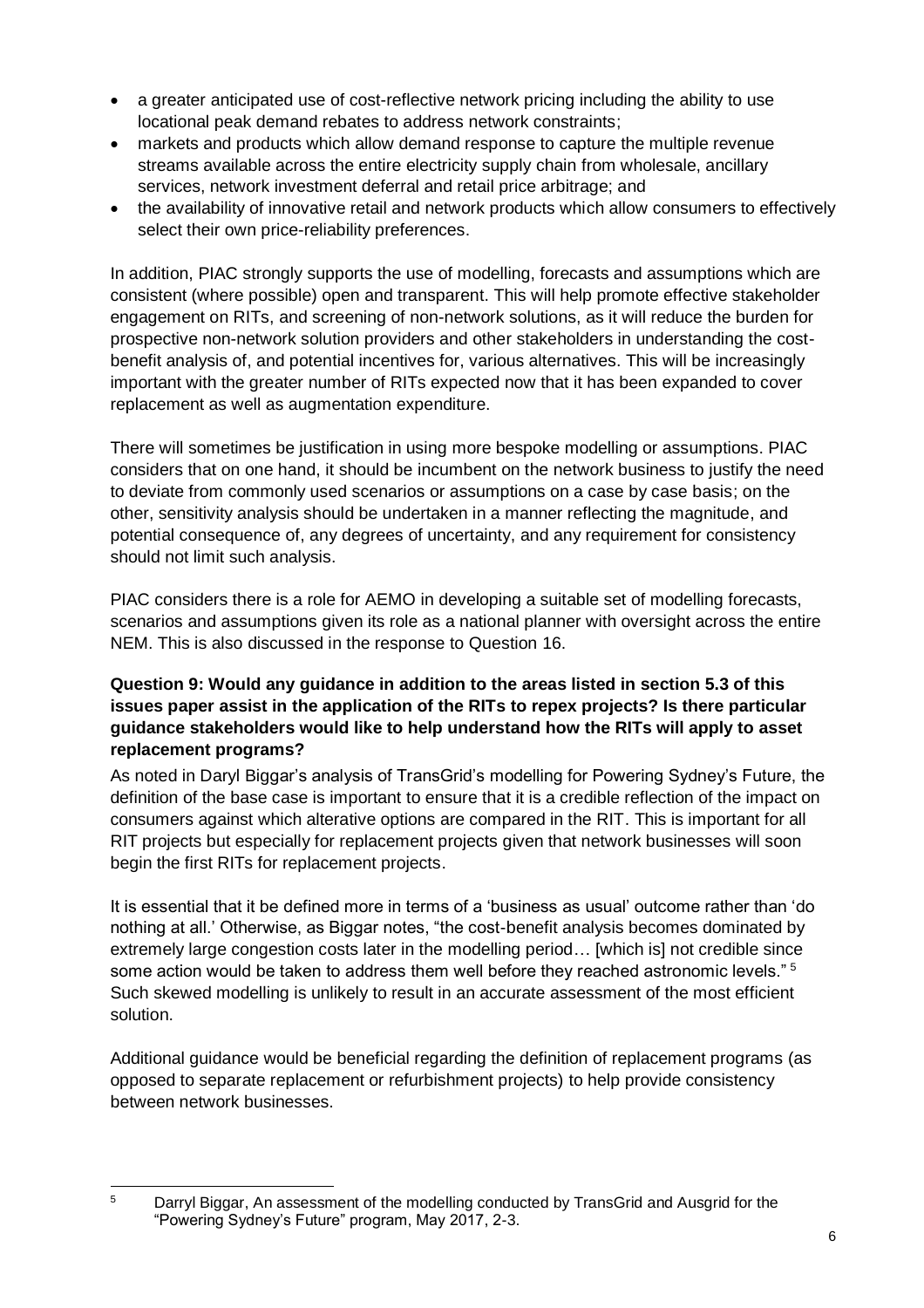#### **Question 10: Do you agree that the RIT is a market-wide cost–benefit analysis? Do you agree that, as a consequence of this, funds that move between parties within the market should not affect the final net-benefit, but funds that comes from outside the market to a party within the market should increase the final net benefit?**

PIAC agrees, in the case of funding for the cost of implementing an option. In the example given in the Issues Paper, if a generator has provided funding for a RIT project, this would reduce the cost recovered from consumers by the network business for the project. Despite this, the cost would presumably still be recovered via the wholesale component of electricity bills and hence provide no net benefit for consumers.

The transfer of benefits from a market participant to consumers should be included within the cost-benefit analysis. Benefits shifting from a market participant (such as revenue) to consumers (such as in lower electricity bills) would be in the long-term interests of consumers and, hence, in keeping with the NEO.

### **Question 11: Do you agree that the scenario analysis currently prescribed in the RIT application guidelines can sufficiently capture the effects of high impact, low probability events and system security requirements? Do the RIT–T application guidelines require expanding to assist proponents in accounting for these events? Is there specific guidance you would like on this topic, or particular scenarios where a worked example would be helpful―and how (if at all) should this differ between the RIT–D and RIT–T application guidelines?**

A balanced approach to accounting for high impact, low probably events is important given the transformation currently underway in the NEM, and the consequent level of uncertainty around various factors such as demand growth. PIAC agrees that it can be captured in modelling through the inclusion of an extreme scenario with a suitably low probability weighting.

The potential consequences of high impact, low probably events also highlights the importance of effectively capturing the options value of particular solutions. Rather than necessarily committing large resources to addressing high impact, low probably events, it may be a more efficient result to deploy a lower cost solution which retains the option of addressing the high impact, low probably event if new information arises which increases the probability of the event occurring.

#### **Question 12: What additional guidance would stakeholders find useful in regarding the treatment of environmental policies in the RIT–T application guidelines?**

PIAC has formed no strong views on this, but would be pleased to discuss the matter further with the AFR if feedback would be of value.

#### **Question 13: Do you support our proposal to expand our RIT application guidelines to specify that, as a default, RIT proponents should use the same discount rate when comparing different credible options?**

Agree. While NSPs should retain the discretion to apply a different discount rate if necessary when considering a particular project, they should clearly and transparently justify why this would be appropriate.

# **Question 14: What kind of additional guidance, if any, would you like the RIT application guidelines to provide on selecting an appropriate VCR?**

PIAC agrees with the AER's observation that the Value of Customer Reliability (VCR) is becoming of greater importance in network investment decisions and that the appropriate VCR